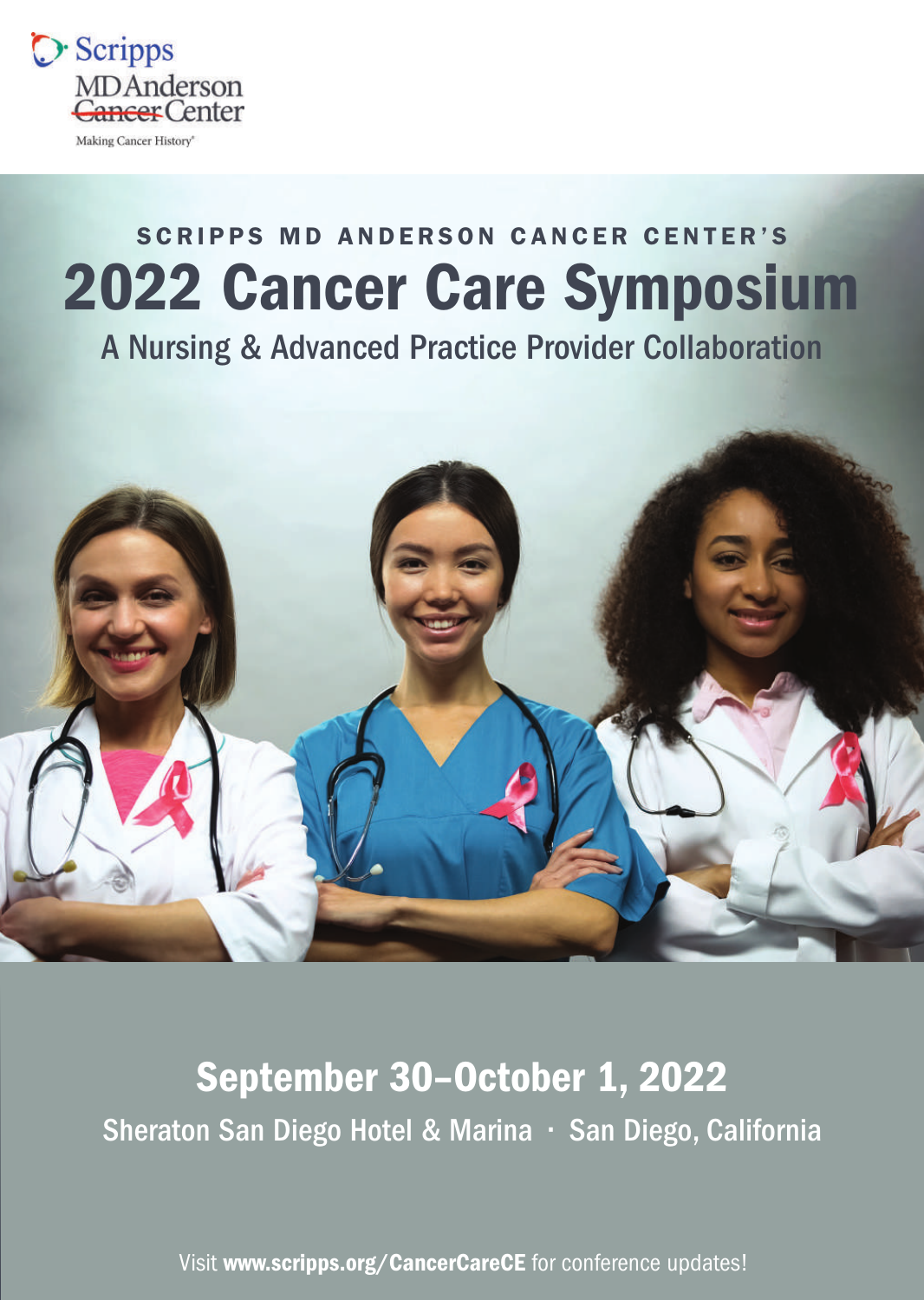## Course Introduction

## Conference Overview

Scripps MD Anderson Cancer Center's Annual Cancer Care Symposium is designed for nurses, nurse practitioners, physician assistants, clinical nurse specialists, and other health care professionals who treat cancer patients. During this two-day conference, participants will hear from expert faculty representing practice settings across the continuum of care as they discuss clinical developments and treatment advances in hematology and oncology. Participants will return to practice armed with practical strategies and tools to assist in improving quality of life and outcomes for cancer patients. The importance of self-care and professional resilience will also be addressed during the conference. Don't miss this opportunity to interact and network with like-minded colleagues while earning CE credits!

## Educational Objectives

#### After attending this live activity, participants should be able to:

- Evaluate current issues and trends in cancer care.
- Discuss new therapeutic options for the treatment of a number of common malignancies.
- Identify strategies to integrate evidence-based cancer care into your practice.
- Describe evidence-based standards of care including innovations in diagnosis and treatment.
- Employ self-care habits to foster professional resilience.

## Target Audience

- Oncology Nurses
- Nurse Practitioners and Physician Assistants
- Clinical Nurse Specialists
- Experienced Hematology & Oncology Health Care Professionals

## Accreditation & Disclosure

Board of Registered Nursing—General Oncology Nursing Provider approved by the California Board of Registered Nursing, Provider Number 15199 for 8.0 Contact Hours on Friday, September 30, 2022. No partial hours will be given.

#### Board of Registered Nursing—Advanced Practice

Provider approved by the California Board of Registered Nursing, Provider Number 15199 for 8.0 Contact Hours on Saturday, October 1, 2022. No partial hours will be given.

#### Nurse Practitioners

This education activity will be submitted to the American Association of Nurse Practitioners for approval of up to 15 contact hours of accredited education.

#### Physician Assistants

This program is not yet approved for CME credit. Conference organizers plan to request 15 hours of AAPA Category 1 CME credit from the Physician Assistant Review Panel. Total number of approved credits yet to be determined.

#### Oncology Nursing Certification Corporation

This program will be reviewed by the Oncology Nursing Certification Corporation (ONCC) to determine if it is acceptable for ILNA recertification points.

#### Commercial Support

This course is supported, in part, by educational grants from industry. In accordance with the ACCME Standards for Integrity and Independence in Accredited Continuing Education, a complete list of commercial support received will be provided to all learners who participate in the continuing education activity. For more information: <www.accme.org/standards>.

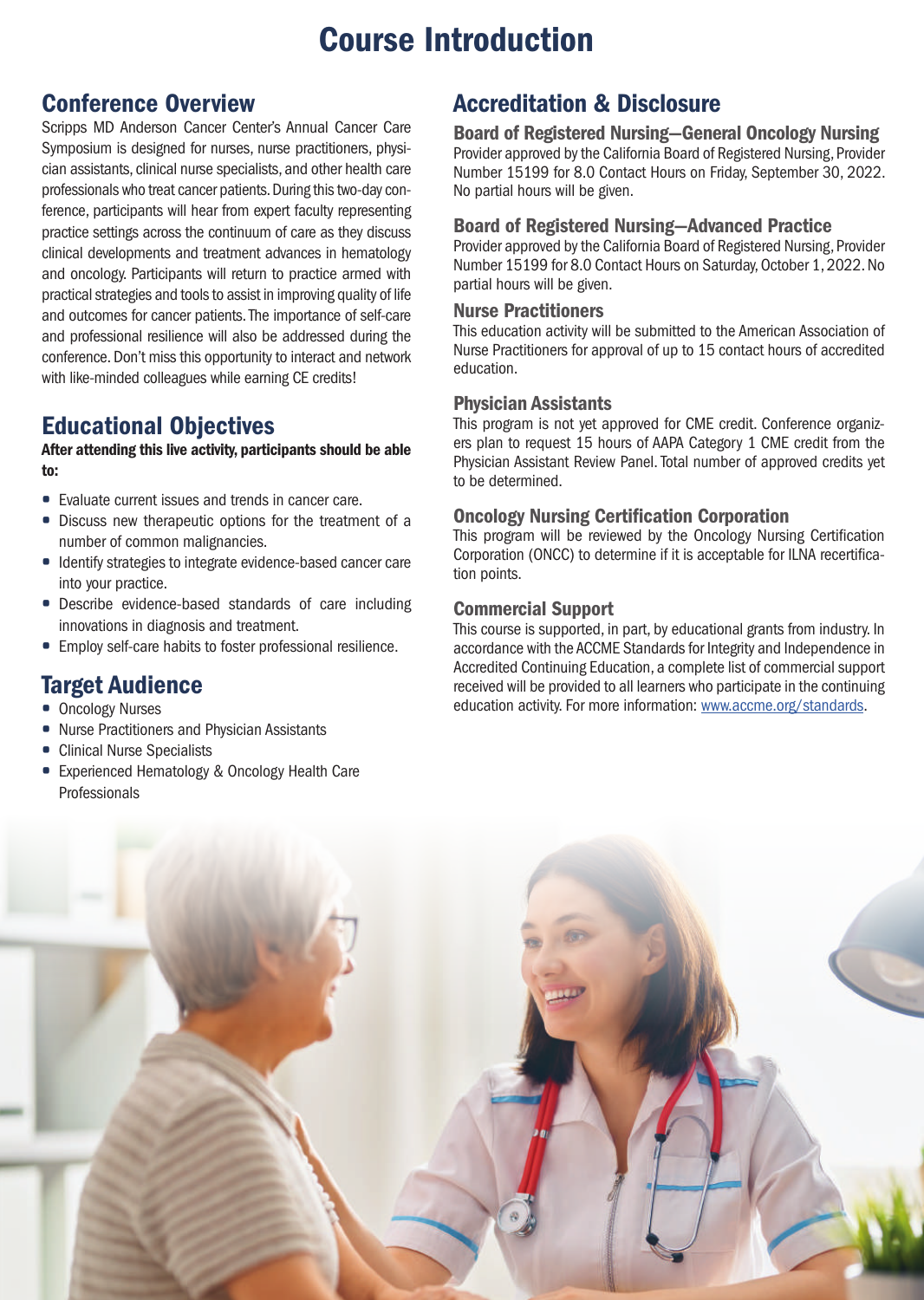## Planning Committee & Faculty

## Planning Committee

#### Katie DeLucia, MPAS, PA-C

Associate Director, Advanced Practice Providers PA Education and APP Workforce Development Office of Physician Assistant Programs The University of Texas MD Anderson Cancer Center Houston, Texas

#### Melanie Freeman, PA-C

Physician Assistant, Bone Marrow Transplant Program Scripps MD Anderson Cancer Center San Diego, California

#### Patricia Johnston, DNP, RN, OCN, NEA-BC

Executive Director, Projects & Operations, Cancer Network The University of Texas MD Anderson Cancer Center Houston, Texas

#### Laura Lettkeman, MBA, BSN, RN

System-Wide Nurse Manager Scripps MD Anderson Cancer Center San Diego, California

#### Katherine Mishaw, MS, RN, AOCN

Nurse Educator, Cancer Network The University of Texas MD Anderson Cancer Center Houston, Texas

#### Jennifer-Mai Vo, MSN, RN, OCN

Nursing Educator Professional Development & Nursing Education The University of Texas MD Anderson Cancer Center Houston, Texas

#### Joanna Wood, MSN, RN, OCN, BMTCN

Oncology Education Specialist Scripps MD Anderson Cancer Center San Diego, California

## Conference Faculty

#### Sherry Adkins, RN, MSN, APN-C

Advanced Practice Registered Nurse, Lymphoma/Myeloma The University of Texas MD Anderson Cancer Center Houston, Texas

#### Aida Amado, MSN, ACNP-BC, AOCNP

Lead Radiation Oncology NP Banner MD Anderson Cancer Center Gilbert, Arizona

#### Mary Brennan, AGACNP-BC, ANP, CNS, DNP, FAANP

Clinical Associate Professor Program Director, Adult-Gerontology Acute Care Nurse Practitioner Program NYU Rory Meyers College of Nursing New York, New York

#### Amanda Dean-Martin, DNP, CENP, ACNP-BC, RNFA

Chief, Division of Advanced Practice & Clinical Integration Banner MD Anderson Cancer Center Gilbert, Arizona

#### Hagop Kantarjian, MD

Professor and Chairman Department of Leukemia Samsung Distinguished University Chair in Cancer Medicine The University of Texas MD Anderson Cancer Center Houston, Texas

#### Anne Katz, PhD, RN, FAAN

Clinical Nurse Specialist & Sexuality Counselor CancerCare Manitoba Winnipeg, Manitoba, Canada

#### Ray Lin, MD

Medical Director, Scripps Health Radiation Oncology Radiation Oncologist Scripps MD Anderson Cancer Center Scripps Clinic La Jolla, California

#### Staci Oertle, MSN, APN, ANP-BC, AOCNP

Lead APN Hematology/Oncology MD Anderson Cancer Center at Cooper Cooper University Health Care Camden, New Jersey

#### Eileen O'Grady, PhD, RN, NP

Certified Nurse Practitioner and Wellness Coach School of Wellness McLean, Virginia

#### Maria Petzel, RD, CSO, LD, CNSC

Senior Clinical Dietitian Pancreas Surgery Program The University of Texas MD Anderson Cancer Center Houston, Texas

#### Evelyn Robles-Rodriguez, DNP, APN, AOCN

Director, Outreach, Prevention and Survivorship Oncology Advanced Practice Nurse MD Anderson Cancer Center at Cooper Cooper University Health Care Camden, New Jersey

#### Rowena Schwartz, PharmD, BCOP, FHOPA

Professor of Pharmacy, James L. Winkle College of Pharmacy University of Cincinnati Cincinnati, Ohio

#### Archan Shah, MD, MRCP

Lead Physician—Lung Cancer Screening Interventional Pulmonologist Banner MD Anderson Cancer Center Gilbert, Arizona

#### Elisabeth Shell, PhD, PA-C

Assistant Professor of Medicine, PA Program Baylor College of Medicine Houston, Texas

#### Julie Steele, MD

Chair, SCMG Department of Pathology Service Line Director, Oncologic Pathology Scripps MD Anderson Cancer Center La Jolla, California

#### Eloise Theisen, RN, MSN, AGPCNP-BC

Adult Geriatric Nurse Practitioner Chief Executive Officer, Radicle Health Instructor, Pacific College of Health and Science, San Diego Oakland, California

### Faculty Disclosure

In accordance with the ACCME Standards for Integrity and Independence in Accredited Continuing Education, course directors, planners, moderators, faculty, and all others in control of the educational content of the continuing education activity must disclose all financial relationships with ineligible companies that they may have had within the past 24 months. If an individual refuses to disclose financial relationships, they will be disqualified from being a part of the planning and implementation of the activity. Owners and/or employees of an ineligible company with business lines or products relating to the content of the activity will not be permitted to participate in the planning or execution of any accredited program. All relevant financial relationships with ineligible companies listed for individuals in control of content have been mitigated.

*A complete listing of faculty disclosures associated with this program can be found on the conference website: [www.scripps.org/cancercarece.](www.scripps.org/cancercarece)*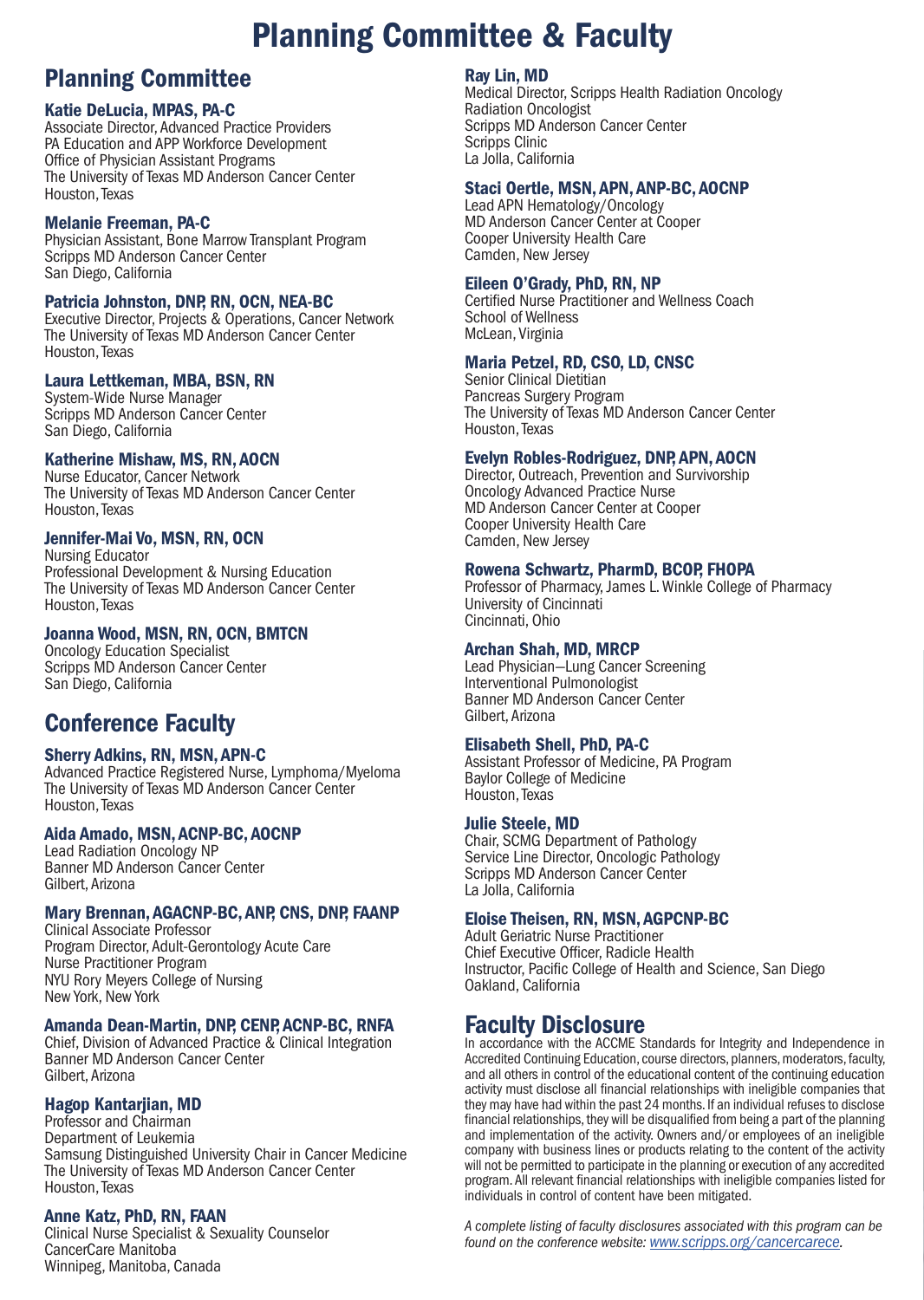## **Course Agenda**

## Day One: General Oncology Nursing

Friday, September 30, 2022

|                  | 7 a.m. Registration, Breakfast & View Exhibits                                                                                                                                      |                  | 7 a.m. Breakfast & View Exhibits                                                                     |  |
|------------------|-------------------------------------------------------------------------------------------------------------------------------------------------------------------------------------|------------------|------------------------------------------------------------------------------------------------------|--|
|                  | 7:50 a.m. Welcome & Morning Announcements                                                                                                                                           |                  | 7:50 a.m. Welcome & Morning Announcements                                                            |  |
|                  | 8 a.m. Choosing Wellness:<br><b>Resiliency and Self-Leadership</b><br>Eileen O'Grady, PhD, RN, FAAN                                                                                 |                  | 8 a.m. Immunology 101:<br><b>What You Need to Know for the Frontli</b><br>Elisabeth Shell, PhD, PA-C |  |
|                  | 9 a.m. Biomarkers:<br><b>Treatment Selection and Toxicity</b>                                                                                                                       |                  | 9 a.m. Immune Effector Cell Retrospective<br>Sherry Adkins, RN, MSN, APN-C                           |  |
|                  | Julie Steele, MD                                                                                                                                                                    |                  | 10 a.m. Break & View Exhibits                                                                        |  |
|                  | 10 a.m. Break & View Exhibits<br>10:30 a.m. Pharmacology Update:<br><b>New Drugs for Treatment and</b>                                                                              |                  | 10:30 a.m. Advances in the Treatment<br>of Metastatic Lung Cancer<br>Aida Amado, MSN, ACNP-BC, AOCNP |  |
|                  | <b>Supportive Care</b><br>Rowena Schwartz, PharmD, BCOP, FHOPA                                                                                                                      |                  | 11:30 a.m. Diagnostic Imaging: A Primer<br>for Advanced Practice Providers                           |  |
|                  | 11:30 a.m. Personal Use of Legalized Cannabis<br>in the Oncology Setting<br>Pro: Eloise Theisen, RN, MSN, AGPCNP-BC<br>Con: Mary Brennan, AGACNP-BC, ANP, CNS,<br><b>DNP, FAANP</b> |                  | Archan Shah, MD                                                                                      |  |
|                  |                                                                                                                                                                                     | 12:30 p.m. Lunch |                                                                                                      |  |
|                  |                                                                                                                                                                                     |                  | 1:30 p.m. Newer and Emerging Treatments for<br><b>Personalized Therapies for Metastati</b>           |  |
| 12:30 p.m. Lunch |                                                                                                                                                                                     |                  | <b>Breast Cancer</b><br>Staci Oertle, MSN, APN, ANP-BC, AOCNP                                        |  |
|                  | 1:30 p.m. The Impact of Nutrition in Cancer Care                                                                                                                                    |                  | Evelyn Robles-Rodriguez, DNP, APN, AOCN                                                              |  |
|                  | Maria Petzel, RD, CSO, LD, CNSC                                                                                                                                                     |                  | 2:30 p.m. Current Status and Research                                                                |  |
|                  | 2:30 p.m. Interesting New Trends<br>in Radiation Oncology<br>Ray Lin, MD                                                                                                            |                  | <b>Directions for Leukemia</b><br>Hagop Kantarjian, MD                                               |  |
|                  |                                                                                                                                                                                     |                  | 3:30 p.m. Break & View Exhibits                                                                      |  |
|                  | 3:30 p.m. Break & View Exhibits                                                                                                                                                     |                  | 4 p.m. Implementing Programs                                                                         |  |
|                  | 4 p.m. Sexual Health: Talking to Patients<br>about Sexual Function after Cancer<br><b>Treatment</b>                                                                                 |                  | in APP-Run Cancer Clinics<br>Amanda Dean-Martin, DNP, CENP, ACNP-BC<br><b>RNFA</b>                   |  |
|                  | Anne Katz, PhD, RN, FAAN                                                                                                                                                            |                  | 5 p.m. Closing Remarks and Final Adjournment                                                         |  |
|                  | 5 p.m. Adjourn                                                                                                                                                                      |                  | Tonics, times and speakers are subject to change                                                     |  |

Day Two: Advanced Practice Saturday, October 1, 2022

What You Need to Know for the Frontline

#### 2:30 p.m. Lunch

*Topics, times and speakers are subject to change*

#### Conference Course Materials

All course materials will be available in the Scripps Health CME conference app. Presentations will be added to the app as they are received. Presentations may be downloaded and saved for your personal use. Recordings of all presentations will also be available in the app approximately one month after the conference. No printed syllabus will be available.

#### Sripps Health Conference Guidelines

- 1. Proof of vaccination will be required for all staff, participants, and vendors who wish to attend the conference in-person.
- 2. Staff, participants, and vendors who are unvaccinated are required to bring proof of a negative PCR test taken within 48 hours of the start of the conference.
- 3. All staff, participants, and vendors must be asymptomatic to attend the in-person conference.
- 4. All staff, participants, and vendors will be required to wear masks and remain physically distanced during the conference.

*\*\* These guidelines may be modified at any time in advance of or during the Conference.\*\**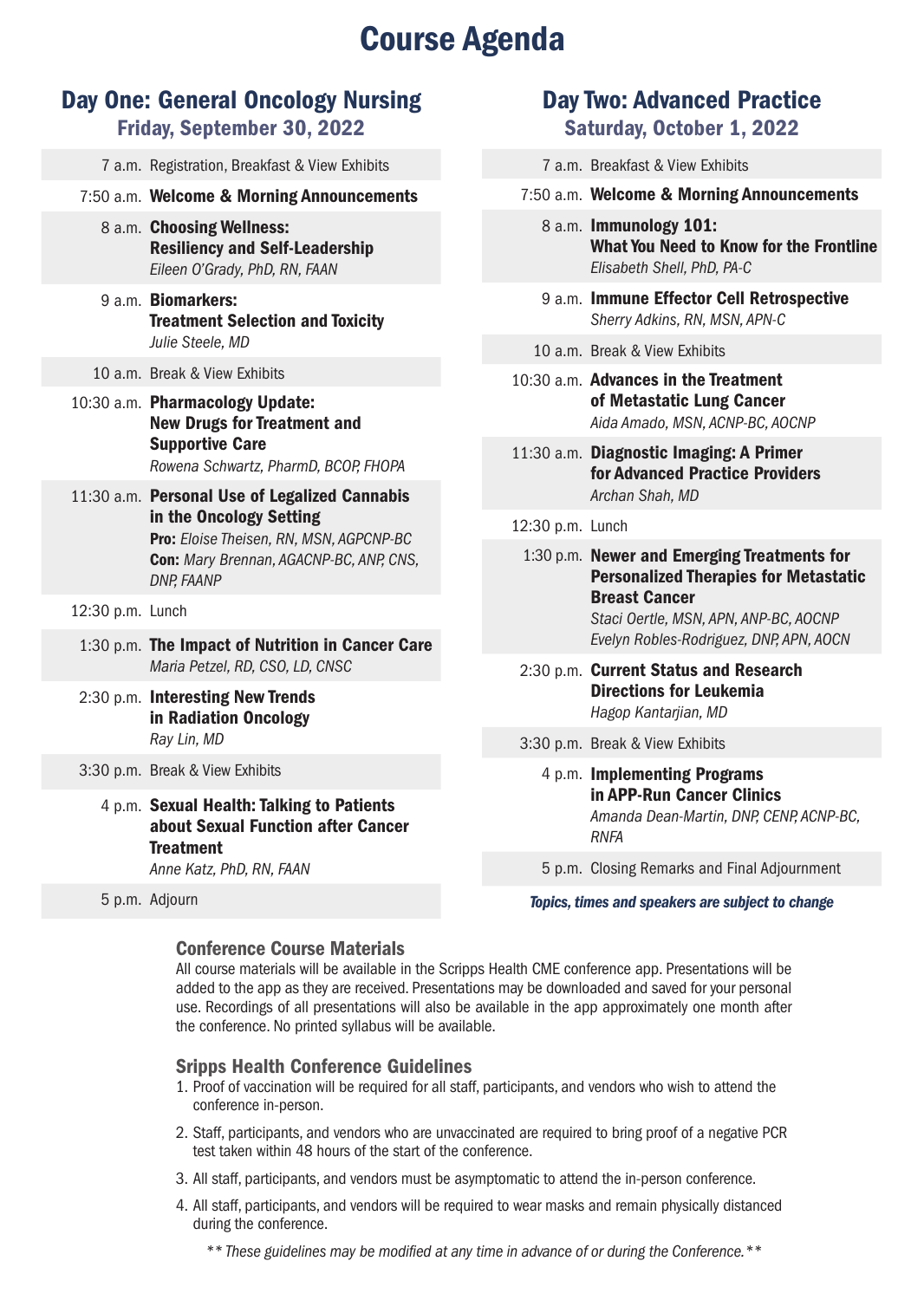## Conference Location & Hotel Information

#### Sheraton San Diego Hotel & Marina

1380 Harbor Island Dr San Diego, California 92101 Reservations: 619-291-2900 <www.sheratonsandiegohotel.com>



### Rates and Reservations

• Discounted overnight self-parking

Make your reservations early! A specially priced block of rooms is being held until Thursday, September 8, 2022 or until the room block fills, whichever comes first. When making your reservation, be sure to ask for the Scripps conference rate of \$219 per night (plus tax and parking). After September 8, 2022 reservations will be accepted on a space and rate availability basis only. A link to reserve a discounted room can be found on the conference webpage. This low rate includes:

• Waived resort fee

- Complimentary airport transportation via hotel's shuttle
- Complimentary use of the fitness center
- Complimentary guestroom internet access

Please note: Attendees who book their room through an online third-party service (Hotels.com®, Expedia.com®, Priceline.com®, etc.) are not eligible to receive the amenities listed above.

### Register Online [www.scripps.org/CancerCare](www.scripps.org/cancercarece)CE

### Conference Fees & Registration

Space is limited, so register early!

Included: Course tuition, breakfast, breaks, lunch, internet access, electronic course materials, and recordings

Not Included: Travel costs, lodging, parking, and dinner

|                                                   | Thru Aug 15  | <b>Aug 16-Sept 27</b> | <b>After Sept 27</b> |
|---------------------------------------------------|--------------|-----------------------|----------------------|
| Registration (RN/NP/PA)                           | \$350        | <b>\$375</b>          | <b>\$400</b>         |
| Scripps Employee/<br><b>MD Anderson Affiliate</b> | <b>\$250</b> | <b>S275</b>           | \$300                |
| Day Rate (Fri/Sat)                                | \$225        | \$250                 | <b>\$275</b>         |
| <b>Full Time Student</b>                          | \$150        | \$175                 | \$200                |

## Attendance Policies

#### Attendee Cancellation, Substitution, Refund

The course tuition is refundable, minus a \$100 processing fee (RN, NP, PA, Scripps/MD Anderson Affiliate) or a \$50 processing fee (Day Rate, Student), if your cancellation is received in writing no later than Friday, September 16, 2022. Attendee substitutions are allowed, but notification must be made in writing by Friday, September 16, 2022. After this date, under no circumstances will refunds, credits, or substitutions be granted. No refunds or credits will be given to "no shows."

#### Family/Guest Attendance Policy

All conference activities are exclusively reserved for paid conference attendees. Children and family members are not allowed to attend meal functions or permitted in the general session room.

### Scripps Conference Modification or Cancellation

Scripps reserves the right to modify the course's schedule or program as necessary. Scripps also reserves the right to cancel this conference, in which case a full refund of the registration fee will be provided. We are unable to refund any travel costs (flight, hotel, etc.) in the case of Scripps cancellation.

## Health and Safety Waiver and Assumption of Risk

By completion and submission of the meeting registration form, I certify that I have read and fully understand the Health and Safety Waiver and Assumption of Risk Agreement.